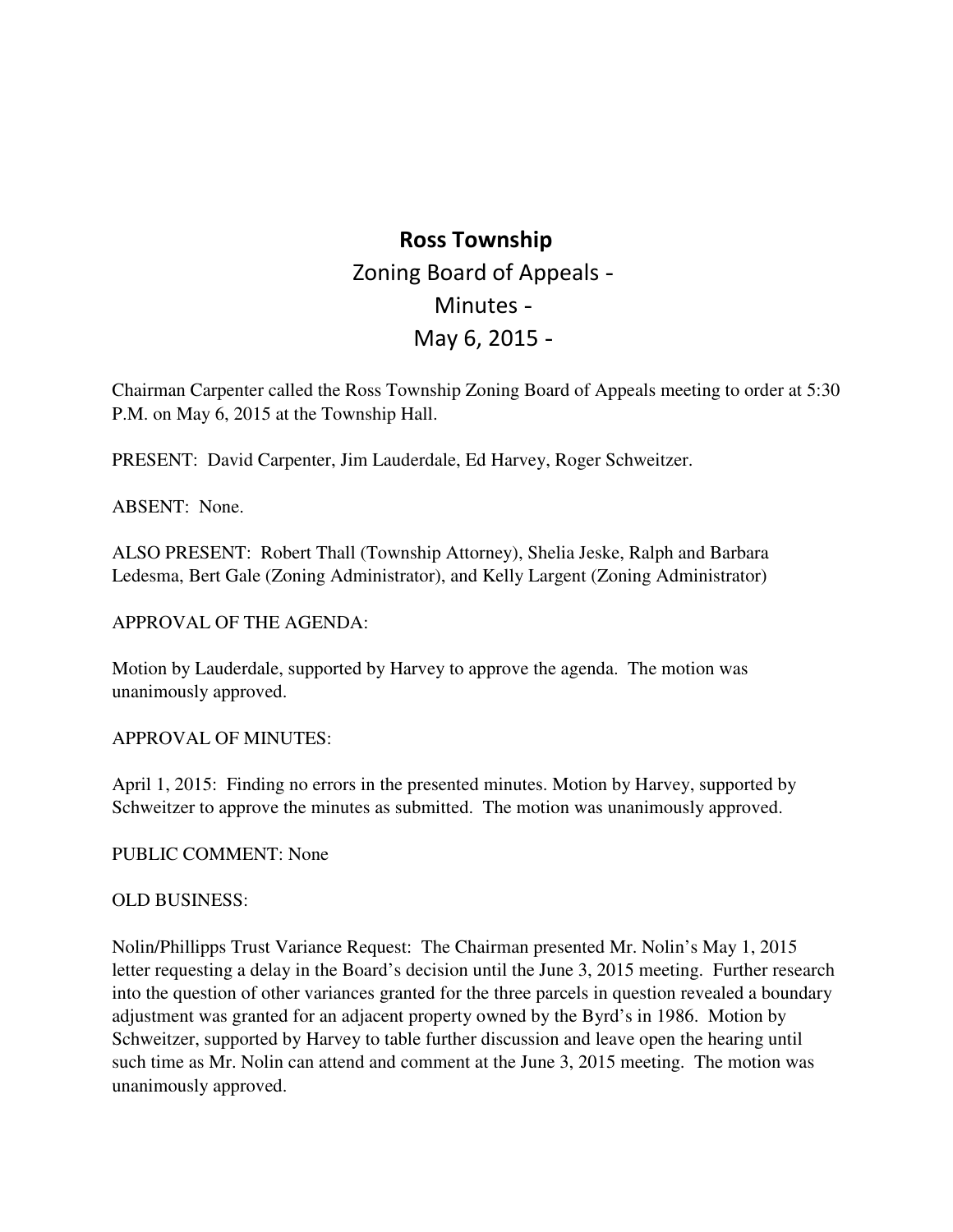#### NEW BUSINESS:

Mr. Schweitzer has been excused.

1. A variance requested by Shelia Jeske – for property located at 1445 West Gull Lake Drive. The proposed variance request is for the construction of a new residence located within the R-1 Low Density Residential Zoning District of Ross Township where the minimum lake setback requirement at this location is 50 feet from the water line. The request is to be located approximately 22 feet from the water line.

 Chairman Carpenter reviewed the application for the proposed demolition of the existing house and construction of a new residence for all present. The existing house is a lawful nonconforming structure which was built in 1964. A discussion as to how to proceed for the variance and guidance from Mr. Thall was requested. The discussion centered around: is the lot to be viewed as vacant since the existing home is to demolished and address Section 17.3 Waterway Setback Requirements for All Buildings and Structures; or, view the lot under Section 22.3 Expansion of Nonconforming Use or Building/Structure since there is an existing house. Ms. Jeske states that she will conform to all other setback requirements for the R-1 Zoning District, with the exception that the retaining wall/foundation for the garage will remain. Ms. Jeske stated that removal of the retaining wall/foundation for the garage would destabilize the neighbor's existing garage according to the engineer she had hired. Chairman Carpenter pointed out that leaving part of the existing building is an alteration but the submitted application indicates the concept of total removal of the existing house. So, in his opinion the issue is really the lake setback. Ms. Jeske described the steps she has taken to construct a new house and that she has been working with Mr. Gale and Ms. Largent for several months. She received a copy of Section 23.8 Variance Standards and Conditions to ensure and verify conformance to the standards. Mr. Gale stated that with Ms. Jeske's intentions to build a new residence and demolish the existing residence that the Chairman is correct in his concept of the parcel being viewed as a vacant lot. Mr. Thall stated that the existing home is not a consideration as presented on the submitted application. After further discussion, the Board determined the vacant lot concept was applicable.

 Chairman Carpenter opened the hearing for public comment. Ms. Jeske presented her case regarding topography of her parcel. She is requesting the variance for the lake setback but will maintain Section 17.3 (A) (2) average setback distance. The Board asked Ms. Jeske the square footage of the existing house and garage. Ms. Jeske stated the house is currently 1,850 square feet and 700 square feet for the garage located above the home.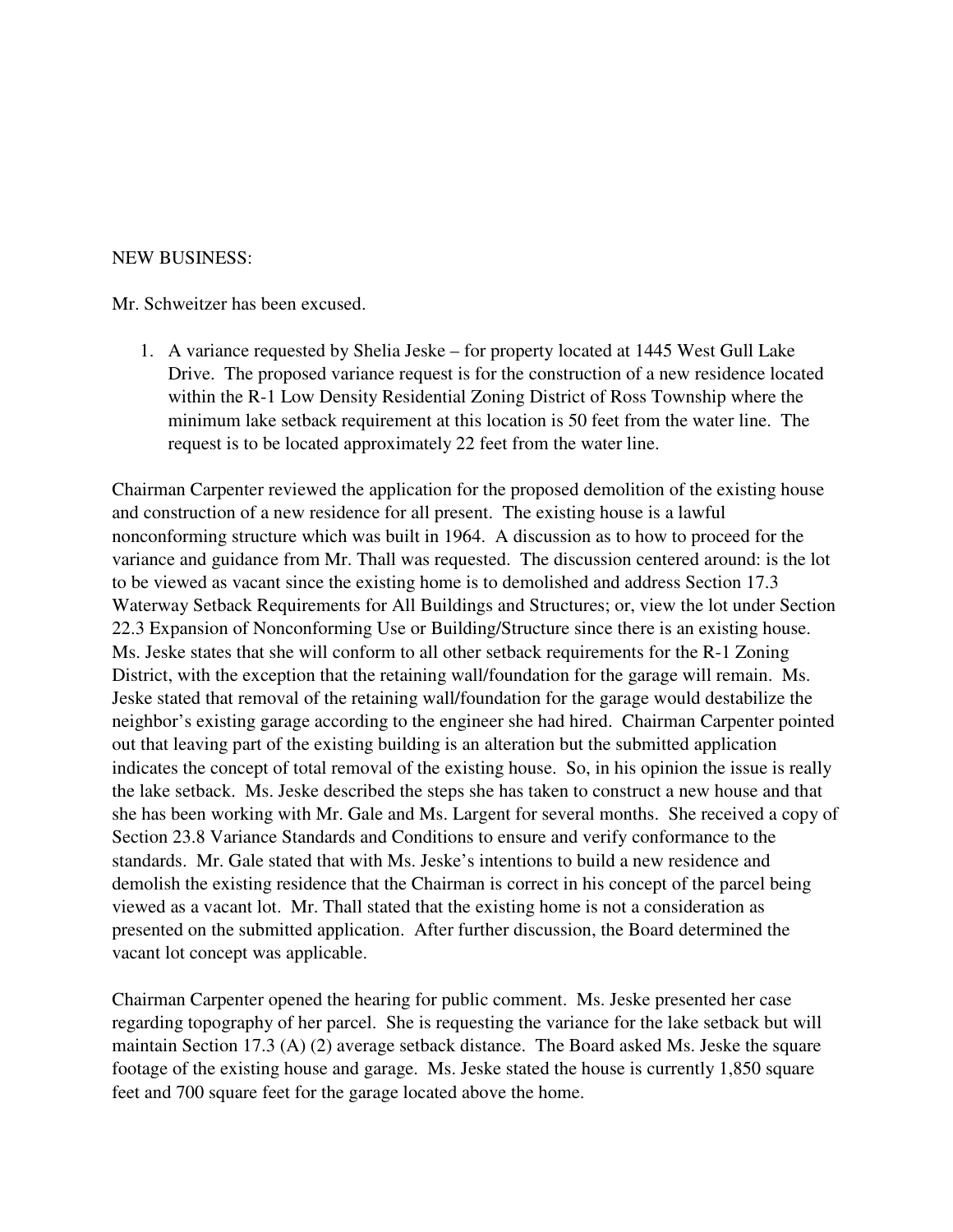Mr. Ralph Ledesma addressed the Board and stated that they have submitted a letter but they decided this matter was important and decided to attend the meeting. He stated he resides at 1421 West Gull Lake Drive which is the property to the South of Ms. Jeske's. Mr. Ledesma stated that they have very little information as to the impact to their property and surrounding property values as well as aesthetics of Ms. Jeske's proposed new residence. No documentation was sent with the notice. He has questions as to what the new residence look like; height, size, etc. They also have a hill and this has some effect on them. Mr. Ledesma has the following 3 requests:

- 1. They would like an idea of what the new residence will look like, elevations, layout for example.
- 2. They have concerns about the closeness of the entry
- 3. They can't make a judgement at this time with the limited information they have and would request the right to comment at a later date.

 Mrs. Barbara Ledesma stated she has concerns regarding the square footage of the ground floor level and second story along with the pitch of the new roof. She also stated that the submitted site plan only depicts the front deck of their house. There are no other indications of the remaining house and the building above.

 Mr. Lauderdale addressed Mr. and Mrs. Ledesma concerns and requests. He informed Mr. and Mrs. Ledesma that the Board would not be able to comply with their requests as the Guidelines for the Zoning Board of Appeals (ZBA) are stated in the Ross Township Zoning Ordinance. He stated that both the ZBA and Planning Commission have no authority to change or alter this.

 Mr. Ledesma had a question about imposing a mandate to ensure compliance. Mr. Thall stated that if this were a conforming lot the Board would not be able to alter the requirements of the Zoning Ordinance, however in this case restrictions may be included in/attached to the granted variance should the Board decide to do so.

 Mr. Ledesma stated the Board needs to consider the effect on surrounding properties. Mr. Thall stated the Board will weigh the impact on neighboring properties. Mr. Ledesma asked the Board what criteria the Board uses for their decision. Mr. Harvey stated he uses common sense as to what the impact would be to surrounding neighbors if a variance were to be granted.

 Ms. Jeske brought with her a sketch of the proposed new residence per Mr. Lauderdale's request. Mr. Lauderdale and the board reviewed the sketch. The height of the building was discussed and Mr. and Mrs. Ledesma stated they have concerns about the appearance of the new residence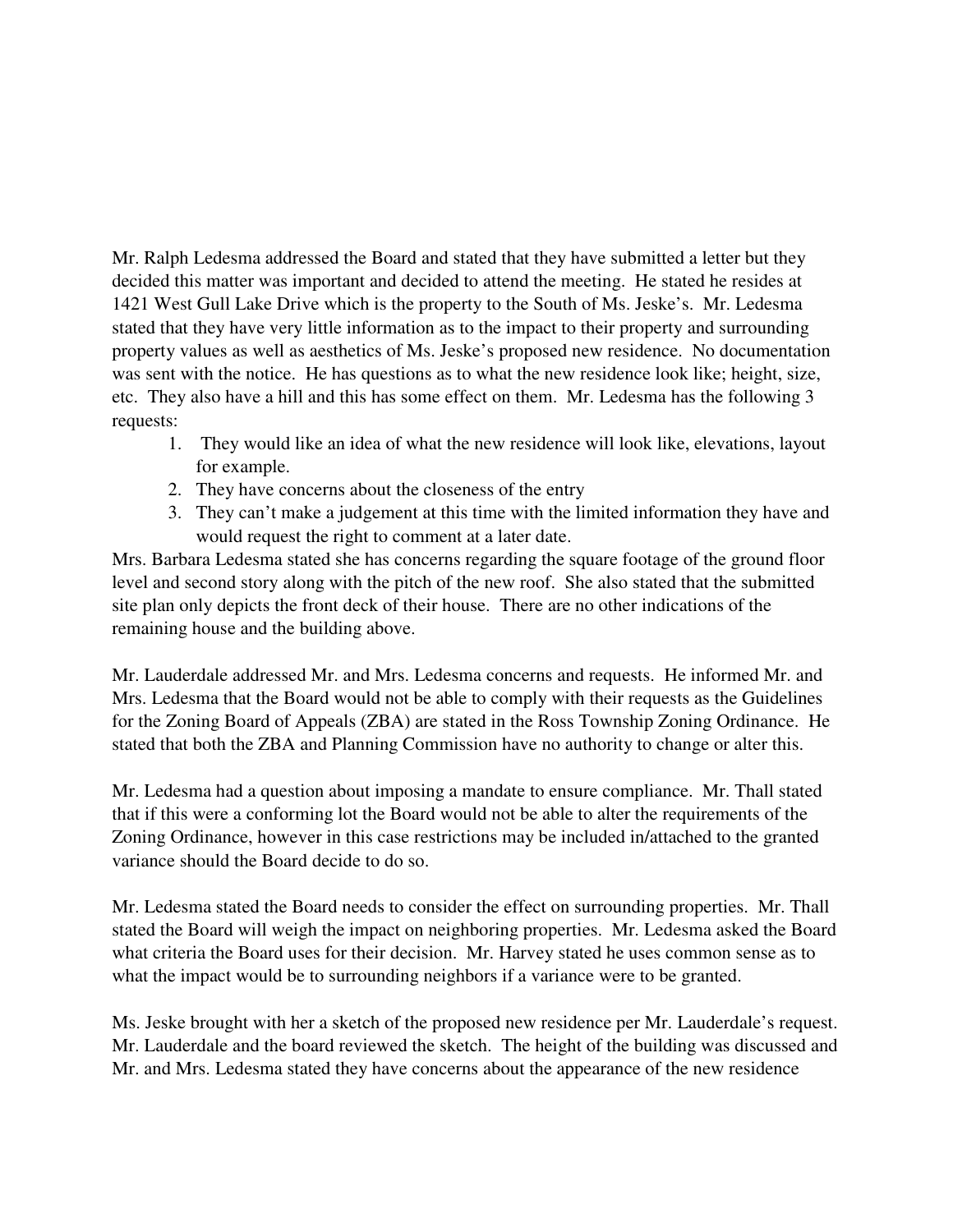from their property since they have not seen an elevation. Mr. Lauderdale stated the Board couldn't give guidance in respect to their concerns.

 Chairman Carpenter noted that a diagram of the proposed new residence was provided in the packet for the Board but he had questions about the size of the proposed building, since it was not indicated. Ms. Jeske stated the new residence is 2040 square feet which includes the house and screened in porch/sunroom. Article 15 Schedule Lot, Yard and Area Requirements minimum floor area requirements were discussed. Ms. Jeske stated that the 2040 square feet mentioned earlier was the size of the main floor. This did not include the garage which is a standard two car garage. The Board noted that the minimum standards have to be met. Mr. Gale stated the entire review has been completed and the lake setback is the only issue. The Board had a question about the sea wall. Mr. Gale stated he is comfortable with the depiction and that the sea wall is accurate.

 Motion by Lauderdale, supported by Harvey to close the hearing. The motion was unanimously approved.

Findings: Section 23.8 Variance Standards and Conditions

A. 1. Mr. Lauderdale stated that an exceptional topographical condition is affirmed based on the packet survey and slope at the back of the retaining wall. He also believes that if Ms. Jeske were charged to move back 50 feet, there is an increased probability of serious damage to the drainage to the lake and the property at the top of the hill. Chairman Carpenter finds that it may be possible to build a smaller house. Mr. Lauderdale stated in his estimation the house would be very close to or less than the minimum required square footage stipulated in Article 15 of the Ross Township Zoning Ordinance. Mr. Thall stated that, if the Board required Ms. Jeske to meet the lake setback based on the topography of the lot, how would this impact this land; and what is a reasonable encroachment. And the reason for affirming this criteria can't be the size of the home, it would have to be topographical in nature. Mr. Thall stated that Mr. Lauderdale feels topography is an issue so what kind of variance would the Board be granting. Mr. Harvey stated that he is familiar with the property and in his opinion there are practical difficulties not caused by the present owner. When Mr. Harvey compares the present residence to the proposed residence, it is his opinion that the proposed residence is for the betterment of the neighbors and the present owner. Chairman Carpenter stated he has taken into consideration the property sight lines as relating to the neighbors. The Board, after concluding its discussion, finds in the affirmative there to be practical difficulties in the way of carrying out the strict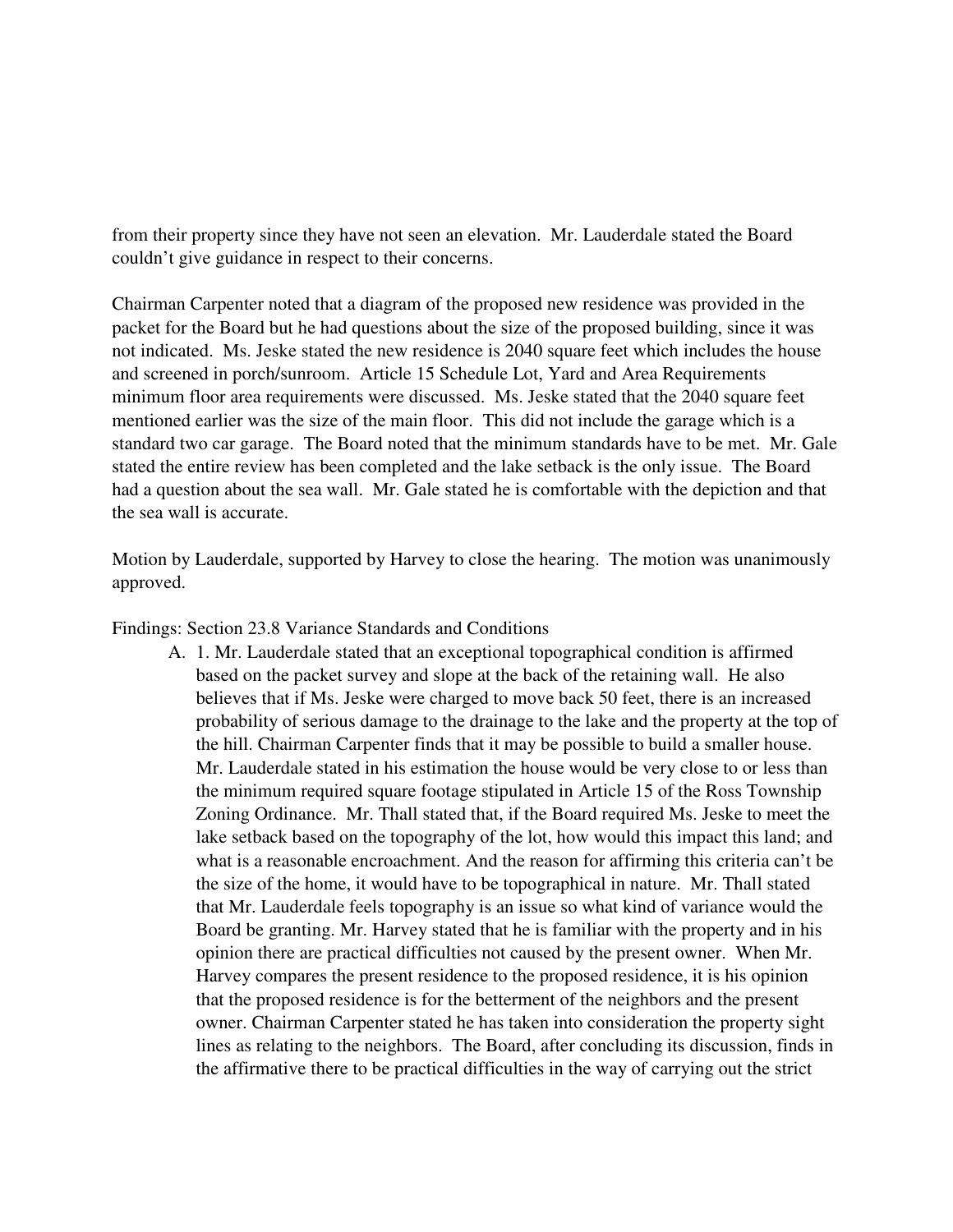letter of the Zoning Ordinance that were not created by the applicant, specifically the topographical nature of the property.

- 2. Mr. Lauderdale stated that this item is Mr. Ledesma's question and Mr. Ledesma may not like the findings of the Board. Mr. Lauderdale stated he visited the subject property but did not view the subject property from Mr. Ledesma's side. Mr. Lauderdale stated that as he views the submitted drawing for lake setbacks his opinion is that the proposed new residence is not detrimental to adjoining property. The height of the new building is 25 feet according to Note 8 for Article 15 Minimum Building or Structure (Roof) Height and there are no detriments to adjoining property. Chairman Carpenter agrees with Mr. Lauderdale. Mr. Harvey's thoughts are the same as Mr. Lauderdale's. Mr. Harvey did go along some of Mr. Ledesma's property line and observed where the new residence would move further back from Mr. Ledesma's property line than the existing house. Mr. Harvey stated he looked for something to block the view. Mr. Harvey stated they may not see the first 4-5 feet of the lake which they can't see currently. The Board, after concluding its discussion, finds in the affirmative that such a variance will not be of substantial detriment to adjoining property.
- 3. Mr. Harvey stated it is his opinion that if granted this variance would not materially impair the intent of the Ross Township Zoning Ordinance. Mr. Lauderdale stated that the Zoning Ordinance reflects the Master Plan, which is to have as much open space as possible, protect the lake, and surrounding property. Mr. Lauderdale cannot identify a concern with respect to the granting of this variance impairing the intent of the Ordinance. Chairman Carpenter agrees and noted that part of the intent of the Ordinance is to provide enough space between neighboring properties. The Board, after concluding its discussion, finds in the affirmative that such a variance will not materially impair the intent and purpose of the Ordinance.
- 4. Chairman Carpenter stated that Ms. Jeske is pulling back from the adjacent property line and giving more open space. Mr. Thall stated that Section 17.3 points out the standard and why (for sight lines).
	- Mr. Lauderdale stated the Planning Commission wrestles with this regularly. Gull Lake is unique and the Planning Commission has no initiative to rewrite the R-1 Zoning District for Gull Lake. This area surrounding Gull Lake consists mainly of small lots. Mr. Harvey stated the steepness of the hill hinders expansion. Chairman Carpenter asked where the public sewer line was located. Ms. Jeske stated it runs down the side property line.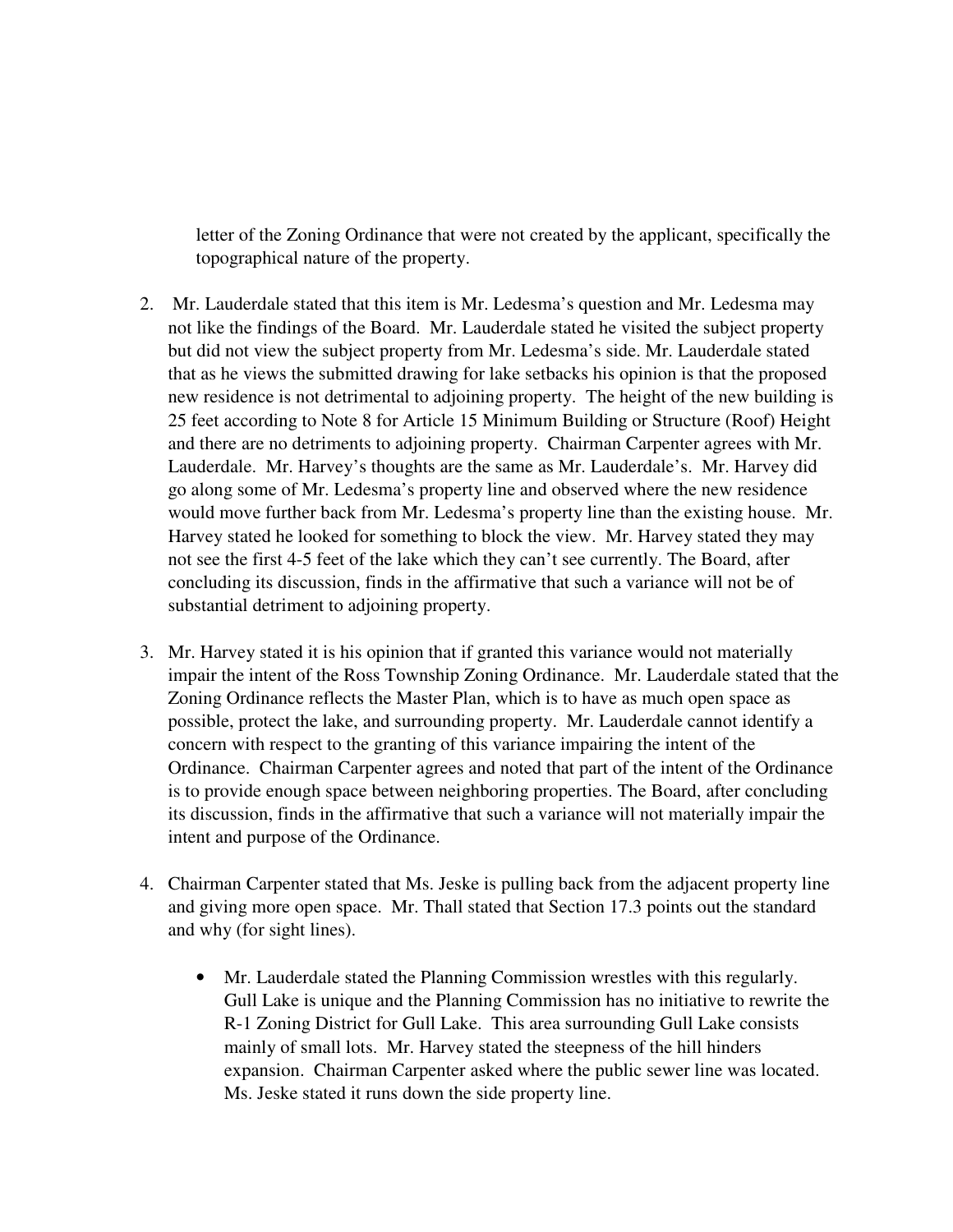- • Chairman Carpenter had no comment. Mr. Lauderdale suggested skipping this condition since only 2 of the three bullet statements need to be met.
- Mr. Lauderdale stated that no this variance is not general or recurrent in nature. Mr. Lauderdale stated the Planning Commission recently rewrote Section 18.4 in an effort to address issues around Gull Lake as an example of something that is general and recurrent in nature. Mr. Lauderdale stated this one is specific to the property and does not require the Zoning Ordinance to be rewritten.

 The Board, after concluding its discussion, finds in the affirmative that such a variance will not materially impair the public health, safety and welfare; and further that bullets 1 and 3 exist for the subject property.

 Mr. Lauderdale suggested the addition of a condition as part of the motion to grant the variance. If constructed the new residence must meet the standard in Article 15 for maximum building (roof) height, in order to address concerns regarding overall total height. Mr. Gale recommended, based on the building height concern that adequate topographical drawings, delineating the building height, be submitted and a benchmark be placed on the property for the average natural grade. Mr. Harvey noted an elevation difference from the lake to the top of the hill to be 34.5 feet. The Board discussed building height and average natural grade. Mr. Gale provided an explanation of elevation and average natural grade and how they relate to the building height.

 Motion by Mr. Lauderdale, supported by Mr. Harvey that the Zoning Board of Appeals grant the variance to Section 17.3 Waterway Setback Requirements for All Buildings and Structures as submitted on the drawings to the Zoning Board of Appeals and Associated Government Services, and based on the finds of Section 23.8A above; if a new structure is constructed it is contingent upon the remaining requirements of Article 15 Schedule Lot, Yard and Area Requirements, drawings adequately depicting topographic elevations for the average natural grade and building height, removal of the existing building, and the placement of a benchmark on the property for the average natural grade.

 Mr. Harvey asked if the motion could be modified since the survey shows 23.5 feet from the sea wall and the submitted site plan shows 22 feet. The motion was modified to include setback from the lake to be no closer than 22 feet and contingent on the submitted proposed footprint of the house.

Modified motion carried. Yea – 2 Nay -1.